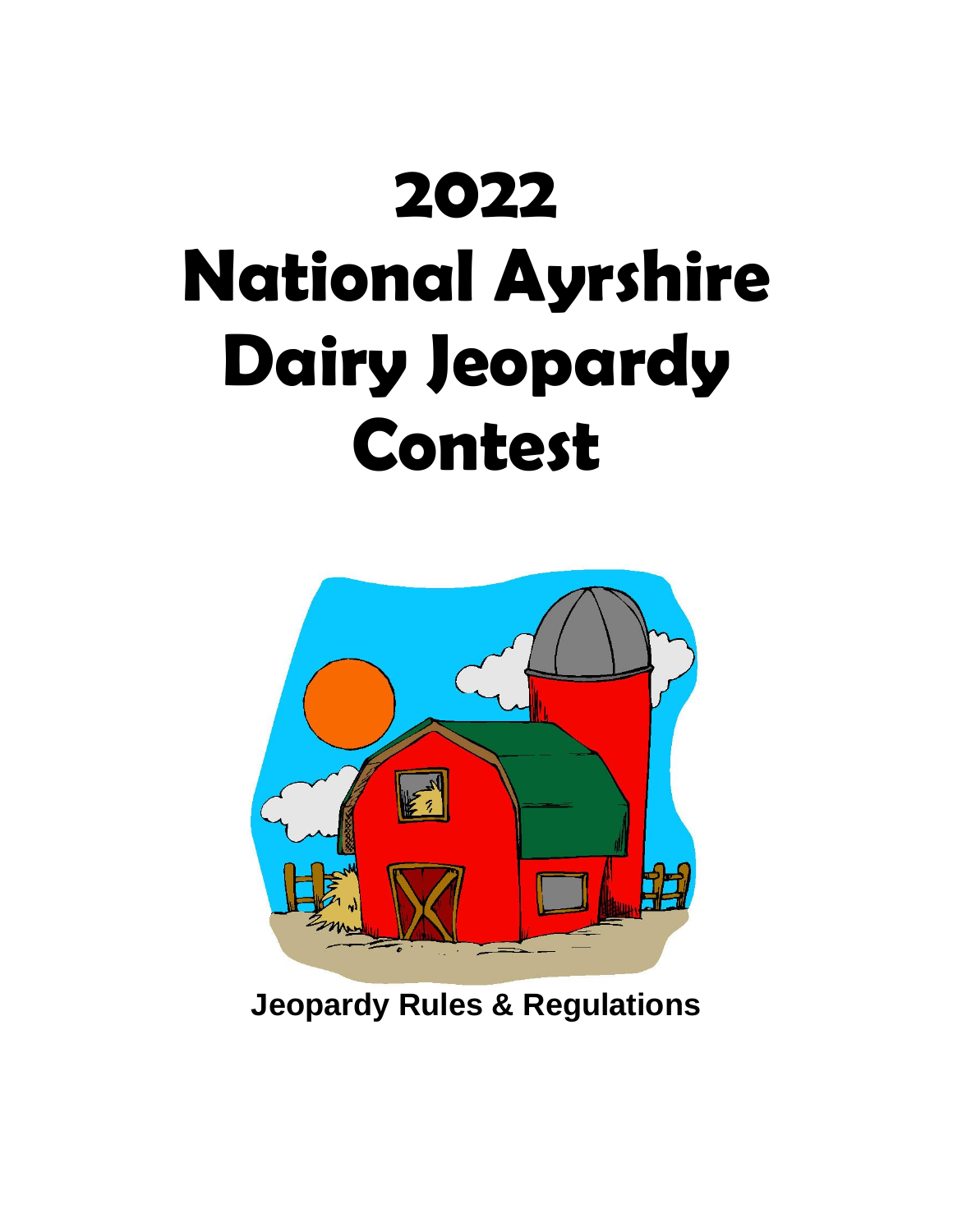The Dairy Jeopardy contest is where individuals compete against each other. Competition points are awarded for correctly answering questions about the dairy industry and closely related areas.

The contest will accept a maximum of 30 participants per two divisions.

Each contest shall consist of six categories, each with five questions, with a point value of 10, 20, 30, 40, and 50 points. A maximum of six players will compete at one time. The number of players per contest will be dependent on the number of contestants.

Answers may be in the form of a question or statement. Example: 10-point question is "basic structural unit of protein". Acceptable form would be "What are amino acids?" or "amino acids".

There will be deductions for wrong answers, failing to signal, not waiting to be recognized and failing to give an answer.

## **Eligibility**

1. Contestants must be between the ages of 9-21 as of January 1 in the year competing.

Age division breakdowns are as follows:

| Junior: | 9 to 15 years old as of January 1 in the year competing  |
|---------|----------------------------------------------------------|
| Senior: | 16 to 21 years old as of January 1 in the year competing |

- 2. The information used in this contest is based on data from various sources. While every effort is made to ensure the accuracy of contest information, the Holstein Foundation cannot guarantee that errors or omissions will not occur. Therefore, the Foundation can't be held responsible for Dairy Jeopardy competition outcomes in the unlikely event inaccuracies occur.
- 3. Entry forms must be postmarked by June 1st.
- 4. A coin toss/object out of a hat will be used to determine who goes first. The player with the last correct answer will get to select the next category and point value.
- 5. A contestant wishing to answer any question must activate the signaling device. Since more than one contestant may think they have signaled the device, contestants may not answer until acknowledged by the moderator. After being acknowledged by the moderator, the contestant must immediately begin an answer. If the contestant who buzzes in fails to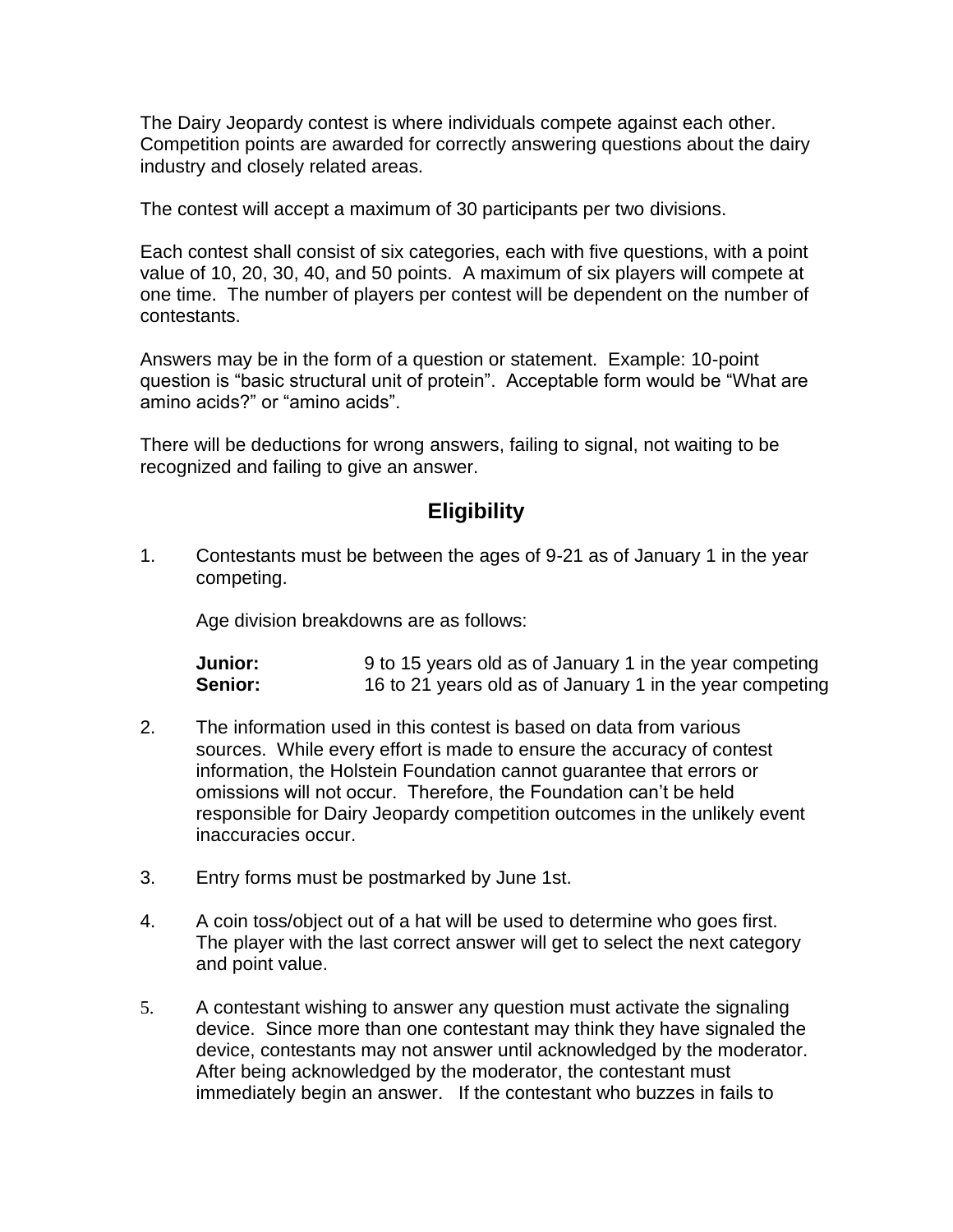give the correct answer, then the question will be reread once, and another contestant has the chance to buzz in. If no one buzzes in within 5 seconds, the moderator will move on to the next question.

- 6. If a contestant answers without signaling, or waiting to be recognized by the moderator, the answer will be declared invalid and the point value of the question will be deducted. The question will then be offered to the opposing individuals.
- 7. If a contestant signals and is recognized, but fails to start an answer immediately, the contestant will lose points and the question will be offered to the opposing individuals. The amount of points deducted will be determined by the point value of the question.
- 8. If no contestant can offer an answer to the question within 5 seconds, the question will be dropped, and no contestant will forfeit points.
- 9. If the answer is incorrect or incomplete, the question shall then be reread, and the other contestants will have one more opportunity to answer. The judge may not ask the contestant to explain his or her answer.
- 10. Clarification of acceptable answers:

a) Full names of animals - a contestant must use the full registration name of an animal with the exclusion of suffix. If the suffix is used, it must be correct, i.e., ET versus ETS or \*TD versus \*TM.

| Examples: | Des Chamois Poker - ET | Correct   |
|-----------|------------------------|-----------|
|           | Des Chamois Poker      | Correct   |
|           | Poker                  | Incorrect |
|           | Des Chamois Poker-Twin | Incorrect |

Names of people - when giving a specific person's name, the last name only will be acceptable. The first name is not necessary but, if given, it must be correct.

| Payne              | Correct   |
|--------------------|-----------|
| <b>Becky Payne</b> | Correct   |
| <b>Betty Payne</b> | Incorrect |
| Paynes             | Incorrect |
|                    |           |

c) Pronunciation - judges must recognize answers given as mispronunciation. The error in pronunciation can affect the correctness of an answer.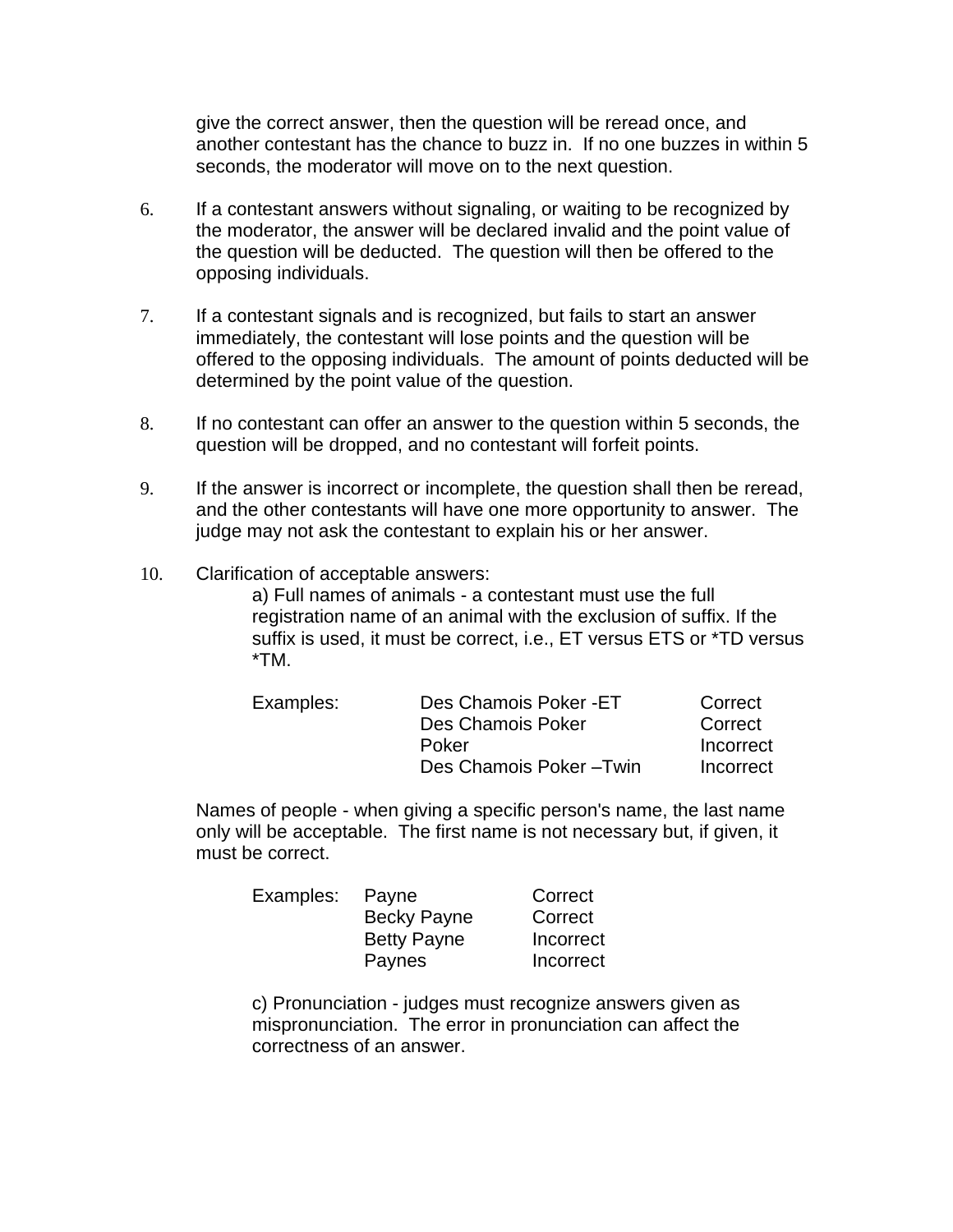Example: For a question with antibody as an answer, antibiotic is not correct.

d) Volunteering information - if a contestant first gives a correct answer and goes on to add incorrect information, the entire question will be ruled incorrect.

e) Correcting answers - if a contestant gives a complete answer, he or she cannot make a correction. If a partial incorrect answer is given and the contestant makes the correction mid-answer or word, the corrected answer will not be accepted.

11. There will be three rounds of play (12 or less contestants will have two rounds of questions, 13 or more will have the full three rounds of questions). In each round all the questions will be the same. Contestants must remain in the contest room once they have competed until it is announced who will be advancing to the next round of play. An individual's score must be zero or greater to advance to any round of play.

Round 1 - All contestants participate, depending on the number of contestants, (12 or less contestants will have two rounds of questions, 13 or more will have the full three rounds of questions). The top contestants will be selected to go on to Round 2. In case of a tie in round one it will be decided by three questions using the buzzers.

In case of a tie for one of the top twelve positions after Round 1 then a sudden death tiebreaker question(s) would be asked of only those contestants that are affected by the tie. Example: Top eleven are in place; three contestants tie with a score of 100 and are all tied for  $12<sup>th</sup>$  place. Question(s) would be asked until one contestant becomes the 12<sup>th</sup> person eligible for Round 2. The same sudden death tiebreaker question(s) would be used for selecting the top six positions for Round 3.

Round 2 - The top contestants (up to 12) from Round 1 will advance to play a second round. The top contestants will be announced at the completion of Round 1. The top 12 positive scores from round 1 will be divided so that the odd seeds (1, 3, 5, 7, 9 & 11) will be in one group, and the even seeds (2, 4, 6, 8, 10 & 12) will be in a second group. Again, a random selection of who selects first takes place. The top contestants (up to 6) from Round 2 then go on to play in Round 3. In case of a tie in Round 2 it will be decided by three questions using the buzzers.

In case of a tie for one of the top positions after Round 2 then a sudden death tiebreaker question(s) would be asked of only those contestants that are affected by the tie. Example: Top five are in place; three contestants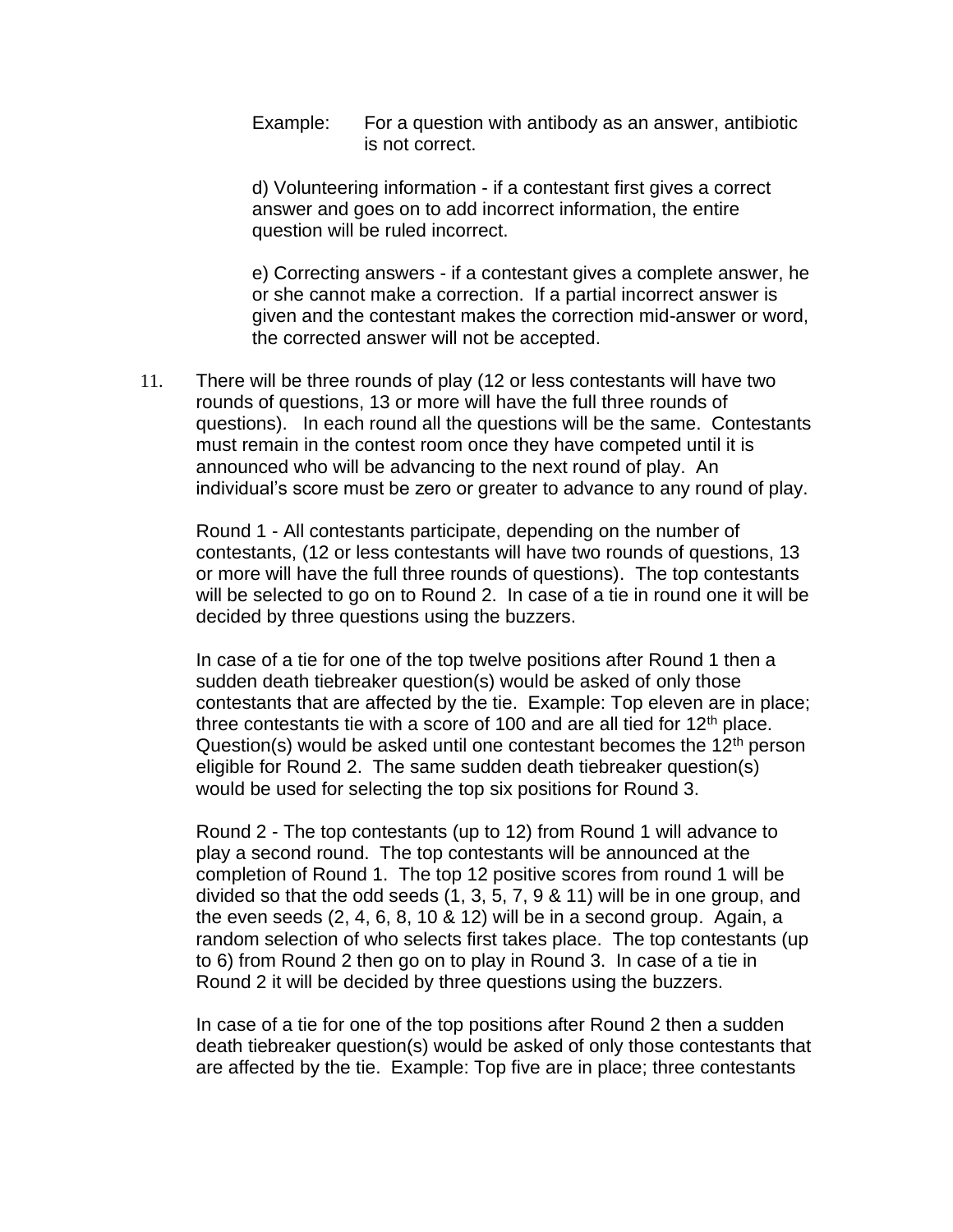tie with a score of 100 and are all tied for  $6<sup>th</sup>$  place. Question(s) would be asked until one contestant becomes the 6<sup>th</sup> person eligible for Round 3.

Round 3 - The top contestants (up to 6) from Round 2 play will advance to play a third round. The top contestants will not be announced until Round 2 has been completed. Again, a random selection of who selects first takes place.

At the end of Round 3 each of the contestants will have an opportunity to answer a "Final Jeopardy" question providing they have 1 or more points. Contestants with zero or negative points will be ineligible to participate in the final question. The answer will be in written form with spelling not essential however the moderator and judges must agree on the correctness of the answer. The contestant can wager (in 10-point increments, for ease of scoring) all, part, or none of the points they have accumulated to this point. A correct answer grants all the points wagered to the contestant. An incorrect answer will result in the points wagered being deducted from the score.

Rankings are then based on top scores. In case of a tie for first, second or third place in Round 3 a sudden death question(s) will be asked. The answer will be in written form with spelling not essential however the moderator and judges must agree on the correctness of answer.

- 12. There shall be two bonus questions in each round. The contestants will not know prior to the contest which categories and point values contain the bonus questions. The contestant can wager (in 10-point increments, for ease of scoring) all, part, or none of the points they have accumulated to this point. A correct answer grants all the points wagered to the contestant. An incorrect answer will result in the points wagered being deducted from the score.
- 13. If a contestant becomes eligible for a bonus question and the contestant has no points the contestant will be permitted to wager up to the point value of the question. Example: Contestant has no points, selects Feed for 40 points. The wager cannot exceed 40 points. If the contestant correctly answers the question, he or she will receive 40 points; if incorrect the score will become negative.
- 14. All contestants must stay in the staging room during the contest unless competing. Once an individual has been eliminated, contestants can leave.
- 15. If the moderator questions the answer, a panel of at least two judges will determine if the answer is correct or incorrect. There will be no challenges to the answers at the time of the contest. The decision of the judges is